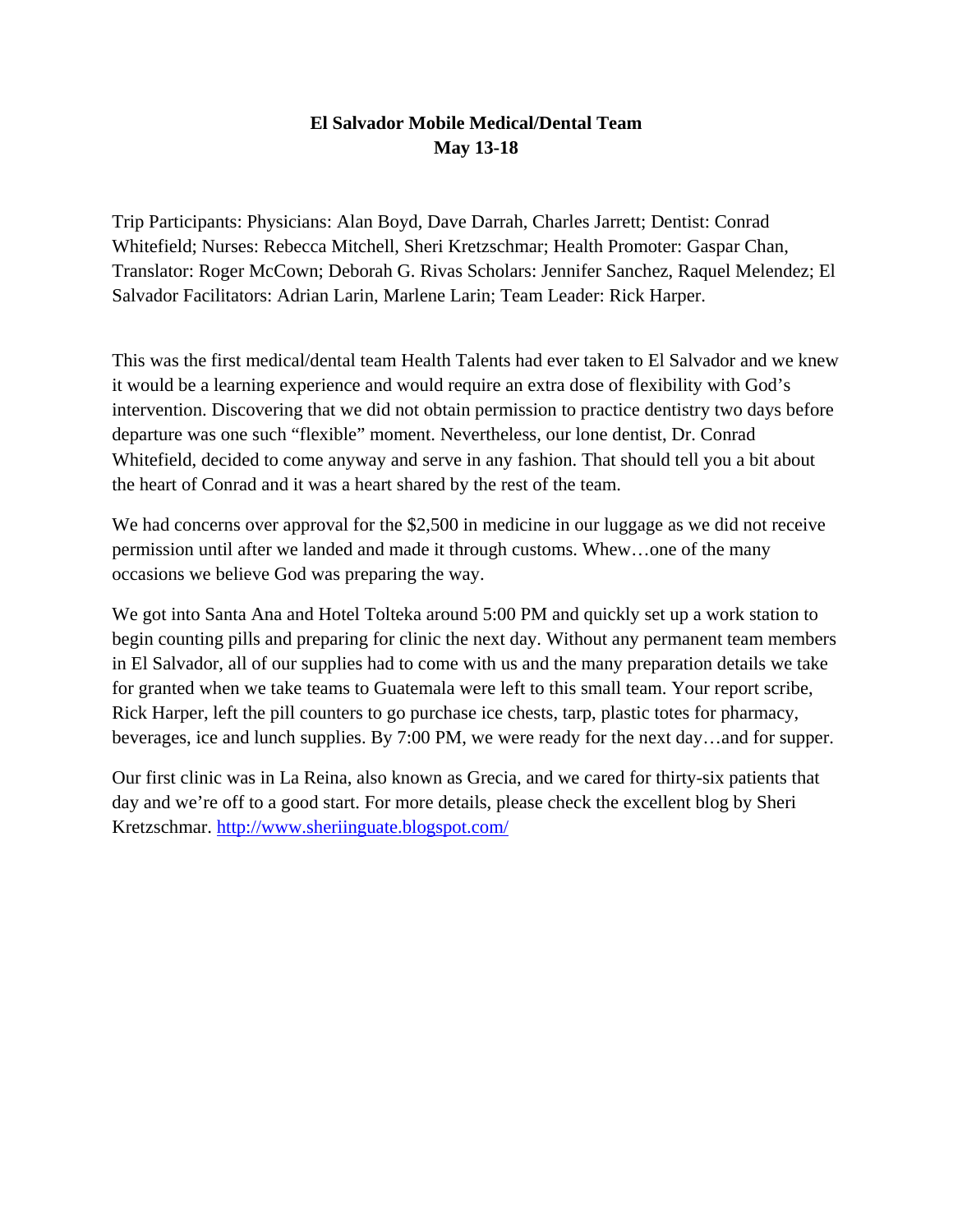

*Dr. Alan Boyd and nurse Sheri Kretzschmar* 



*Third year medical student, Jennifer and Gaspar Chan*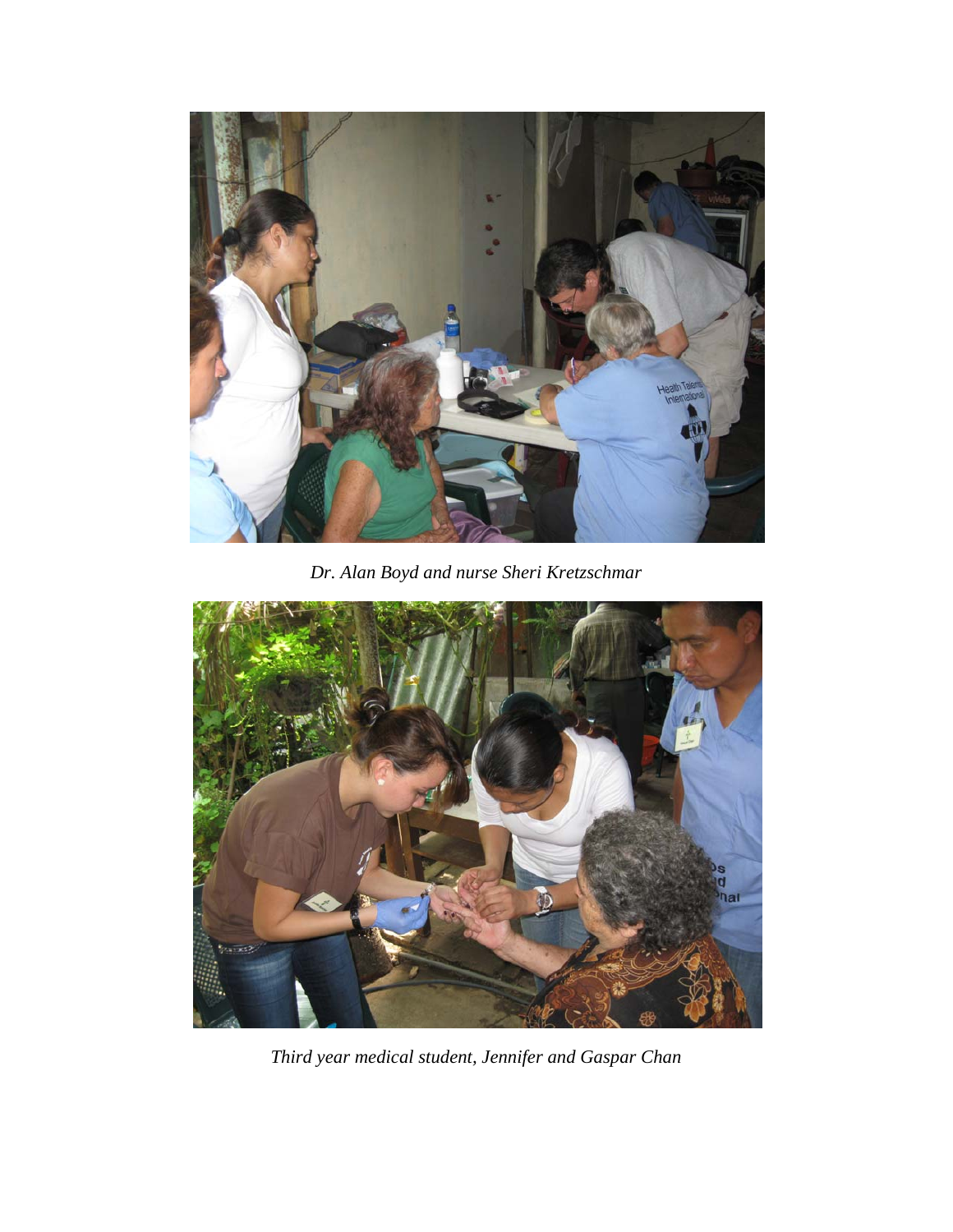On Sunday, we went to worship with the Ciudad Real church family, about twenty minutes from our Hotel, enjoyed lunch with several of our brethren from the Ciudad Real and La Reina church families before having a fairly relaxing afternoon.

We headed out for El Turin on Monday morning and found several church leaders busy preparing to host us. The building was small, but thanks to a few other buildings towards the front of the church property we were able set up a highly functional clinic. Pharmacy was located towards the entrance, prayer station across from the pharmacy and consultation stations down the hill inside the church building. (Complete with ceiling fans which made HTI Board Member, Dr. Boyd very happy.) We saw sixty-one patients today, a good increase over Friday and things went very smooth.



*Dr. Darrah with the help of translator and second year medical student Stephany Guttierrez.*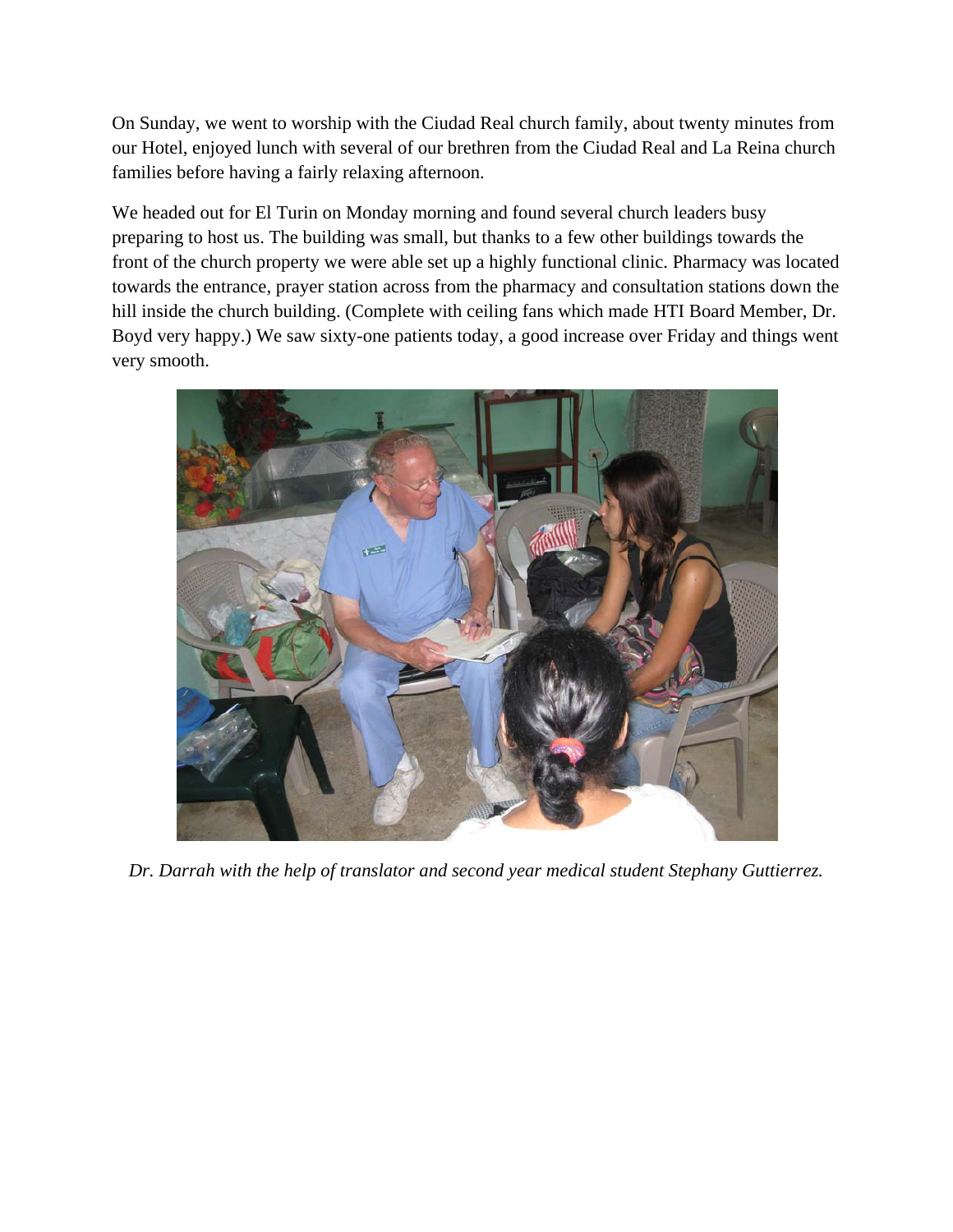

*Dr. Jarrett with translator Roger McCown.* 

*Roger is also an HTI Board Member and former missionary to Guatemala.* 

We returned to Hotel Tolteka for supper and a review of plans for Tuesday. We would be going to two locations, El Refugio and Ciudad Real, thus we must divide up our team. Once those clinics were complete, we would head to San Salvador and our host hotel for our final night near the airport…everything must be packed and ready to go on Tuesday morning.

Our two clinics on Tuesday were only 10-15 minutes apart and since both locations had advertised "dermatology" service, we shuttled patients to and from the clinics that day. Both communities were well prepared and though our clinic time was abbreviated, we saw more than eighty patients by noon. A good ending to a new venture!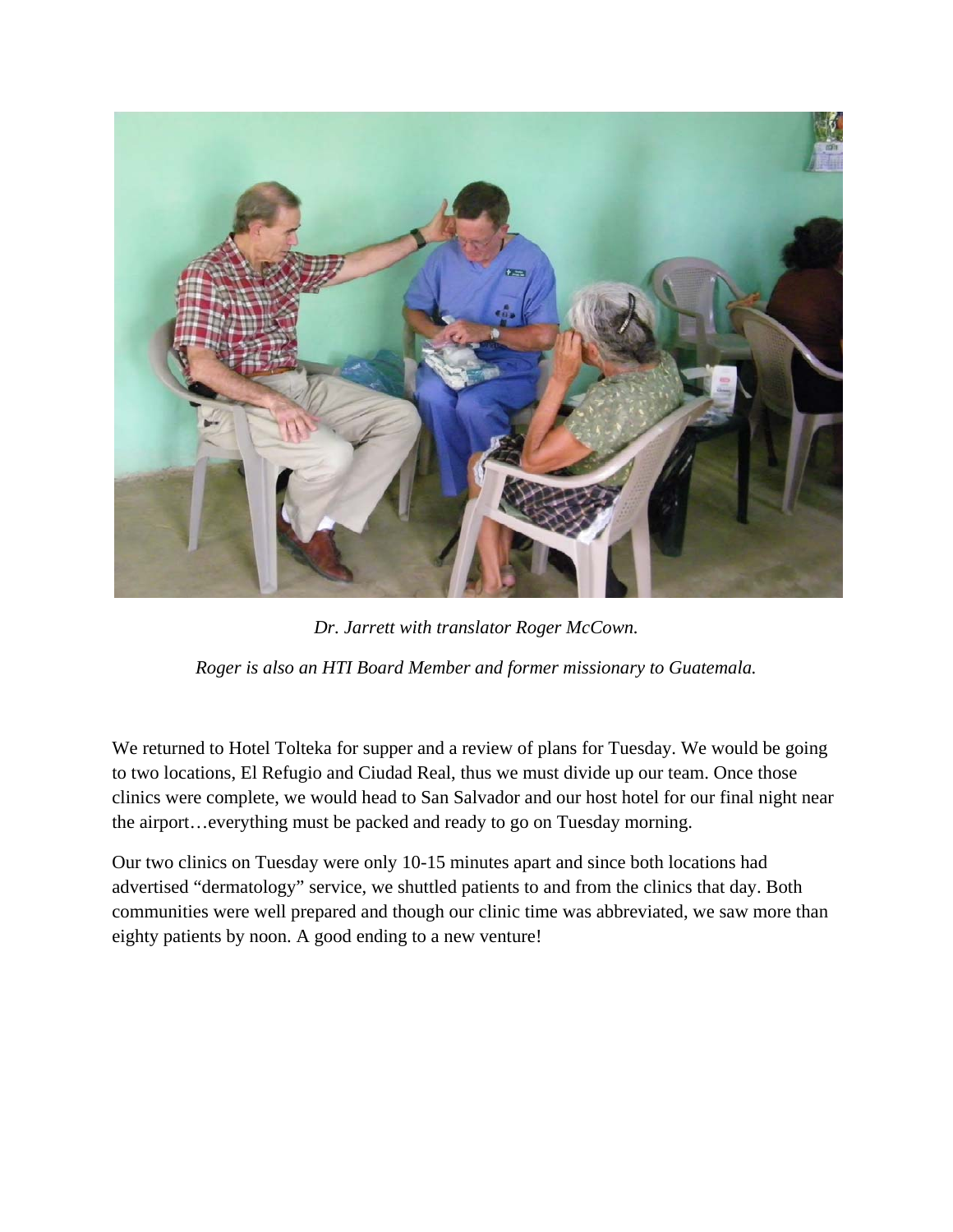

*The sweet face for the day…Sophie!* 



*Dr. Conrad Whitefield is wearing the blue shirt in the middle. Though a dentist in the US, Conrad worked in pharmacy all week long.* 

We learned a great deal on this trip and we were truly blessed by the help of Sheri and Gaspar who made a bus trip from Guatemala to help us out.